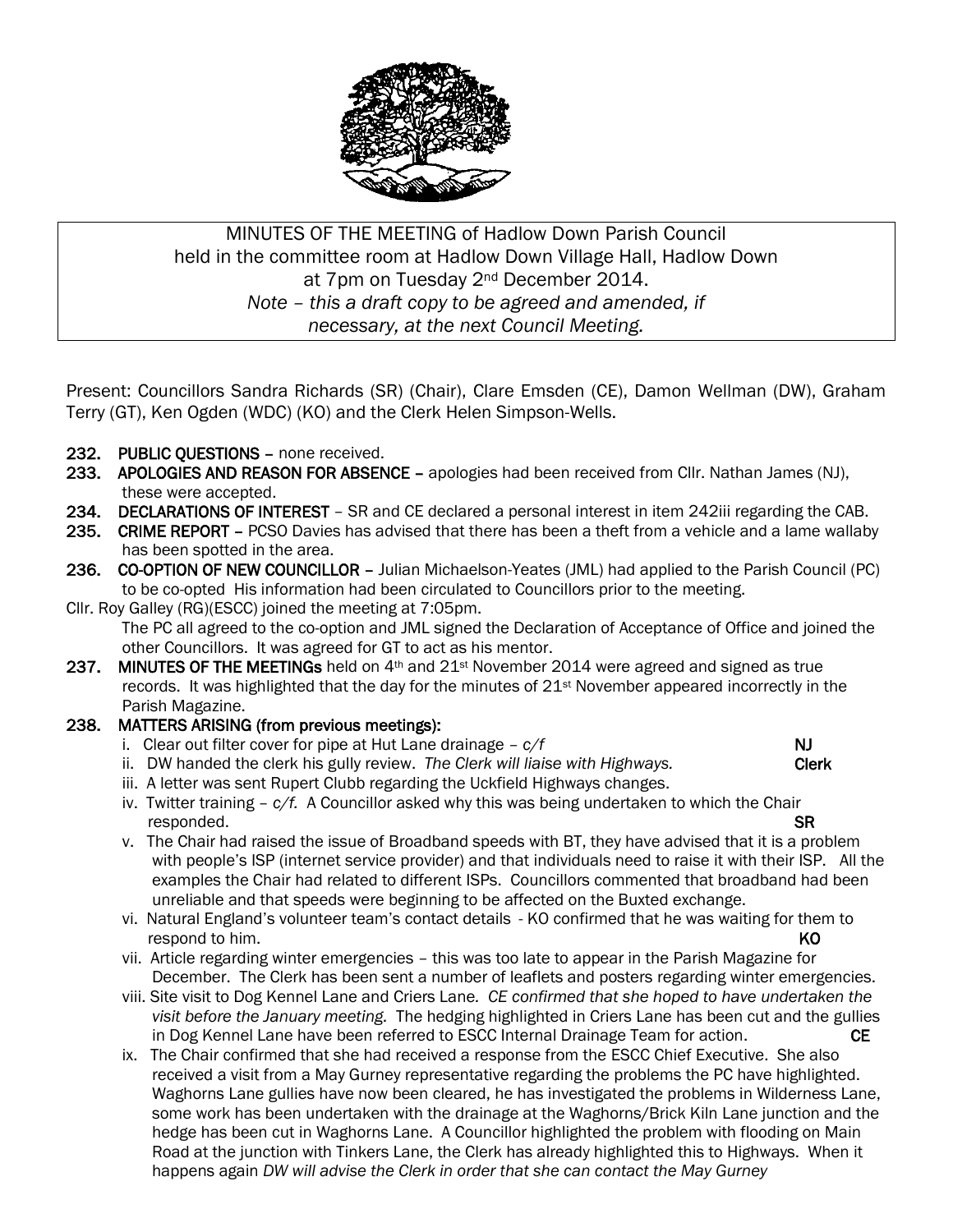*representative.* DW/Clerk

### x. The Clerks Report was sent to Councillors with the agenda updating them on her action points, this included:

- a. The school have agreed to design posters encouraging people to pick up their dog's faeces. WDC have also given some signs which will be put up at the recreation ground, in Wilderness Lane and in Hall Lane.
- b. The Rights of Way team have liaised with the landowner regarding the Japanese Knotweed and he is eradicating it.
- c. ESCC have confirmed that they will pay 50% of the fingerpost cost.
- d. The Chair of the Playing Field committee has confirmed that she expects that the committee will approach the PC to pay for the grass cutting included in the feasibility study.

# 239. PLANNING:

## a. PLANNING APPLICATIONS:

- i. WD/2014/2423/FR LAND AT HADLOW OAST FARM, CURTAINS HILL TN22 4DU Retrospective application for replacement gate access from field to A272 – The Parish Council do not support the application as there is no record of there having been a previous gate and there is no break in the white line to indicate that there had previously been an access here. The Parish Council feel that the position of the access is dangerous, especially as whilst the site is visited, a vehicle has been parked on the A272 Main Road, which is an unrestricted fast part of this road and where there is restricted visibility due to the gradient of the road.  $\overline{3}$  against/2 abstentions
- ii. WD/2014/2041/F SPRINGBANK COTTAGE, HEATHFIELD ROAD, FIVE ASHES TN20 6JJ Demolition of existing mobile home and construction of a new workshop/office and additional sleeping space – The Parish Council have not been able to undertake a site visit, however from the information available they believe that the application would result in overdevelopment of the site due to the increased size of the replacement building. The contraction of the contraction of the contraction of the contraction of the contraction

## b. REFUSED PLANNING APPLICATIONS:

i. WD/2014/1633/0 - LAND AT OSP 1212, STONEHURST LANE - Proposed single dwelling.

The chair moved the following item forward and a member of the public was invited to join in the discussion. 251. CORRESPONDENCE RECEIVED:

- i.. Correspondence from the Friends of St Mark's School the PC had received a letter from Lally Drake (LD), Co-Chairman of the Friends of St Mark's School regarding a major fundraiser they are hoping to put on at Tinkers Park. Due to licence restrictions the Clerk has already advised her that WDC would make any decision on a licence, and the PC were hoping to have information from WDC about extensions to licences, however the information isn't yet available. A Councillor asked why the Friends wanted the event held at Tinkers Park and updated on the current situation with events at the Park and on the planning conditions. The Chair confirmed that the opinions of one Councillor doesn't necessarily represent the PC's view as they hadn't discussed the matter, however they were conscious of the impact of events on close neighbours. LD updated the PC on what they were planning for the event and that they couldn't use the Playing Field due to the drainage work next year and the closeness of neighbours. A Councillor expressed concern that it could set a precedent for future events at Tinkers Park. It was agreed that LD would meet with a Councillor to discuss the way forward.
- 240. REPORTS FROM CLLR. ROY GALLEY, ESCC & CLLR. KEN OGDEN WDC Cllr. Roy Galley's monthly report had been sent to Councillors prior to the meeting. RG advised that a petition has been received signed by 7000 Hastings residents regarding the proposed cuts in buses. He advised that it is proposed that the buses for Hadlow Down be reduced.
- Cllr. Michael Lunn (ML) joined the meeting at 7:53pm.

 Cllr. Ken Ogden advised that the planning officer has confirmed that this ward would be included in the Suitable Alternative Natural Green Spaces (SANGS) for the development at Crowborough and when SANGS come to Uckfield this ward may also be included. ML confirmed this was correct and that he has spoken to the portfolio holder who is working to resolve and clarify the situation regarding the lack of SANGS that is affecting Hadlow Down and surrounding area.

 KO asked RG, through the Chair, whether an agreement was made with the railway company that 60 parking spaces be removed in Uckfield High Street. RG advised that there would be an increase of approximately 140 spaces at various places in Uckfield and that he is trying to get some more spaces in the High Street. He confirmed that the Head of Planning and Environmental Services at WDC has advised that the Network Rail spaces are reliant on a reduction in the High Street parking spaces. KO updated the PC on a presentation he had received from South East Water, they are unable to extract from the water tables in Wealden due to the amount of iron. He was concerned that this would encourage fracking. He also highlighted that 20% of our water is recycled and felt that South East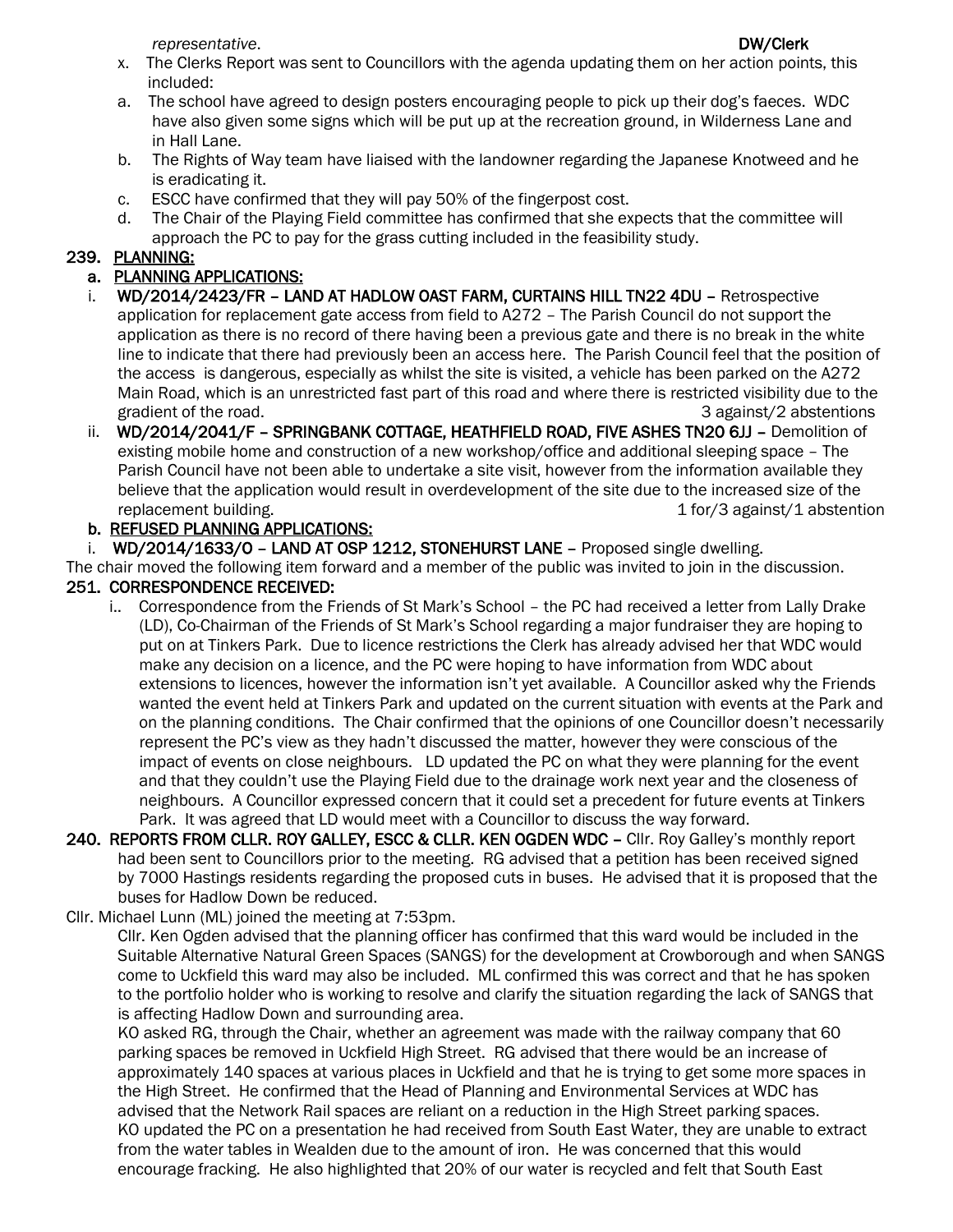Water should be consulted when there are any large developments.

241. BANK RECONCILIATION: - for November 2014 was agreed and signed.

## 242. OTHER FINANCE MATTERS :

- i. New forms were signed to add DW as a signatory for the bank account. *DW to photocopy and take into the bank.* DW
- ii. 2014/15 budget a discussion was held and it was agreed that this would be discussed further at the next meeting.
- iii. Precept 2015/16 a discussion was held on the grant applications, these will be agreed at the January meeting although it was agreed that when the Clerk writes to the TN22 Club she will check whether they are also applying for grants from other local Town and Parish Councils. A Councillor expressed concern that the PC's costs will increase due to cuts being made by WDC and ESCC.
- iv. The payment of £24.00 to Friends of East Sussex Record Office that was signed at the last meeting was ratified at this meeting.
- v. Assets register the Clerk advised that the assets register figure for the play area equipment was not the total cost of the work as this included items such as consultation fees. The assets register figure should relate to the purchase cost or proxy cost which can be based on the insurance value or £1 and that the value doesn't change unless items are removed or added.
- vi. Internal auditor it was agreed to appoint Alison Hillman as the internal audit of the 2014/15 accounts.
- vii. Fencing work around drainage cover in Hut Lane the Clerk hasn't received any response from her request to tender, *she will email Councillors for details of any other Contractors.* Clerk .
- viii. Ditching work only 2 quotes have been received, the *Chair will send the Clerk details of another possible contractor.* SR/Clerk
- ix. VAT repayment the Clerk confirmed that the VAT repayment of £1332.26 had been received.
- 243. NEW COMMUNITY CENTRE c/f till the next meeting as no update is available.
- 254. ENTRANCE TO THE PLAYING FIELD discussed in closed session

The chair reintroduced the public questions session

232. PUBLIC OUESTIONS – Anne Yarrow (AY) updated the PC on the church's plans for an informal temporary car park that would be used for busy church events and by the school. The car park will be on the glebe land and will take approximately 25-30 cars on a gravel or hard core surface. From speaking to WDC planners and

 ESCC highways it was felt that the best access would be from St Marks' Field. Concern was expressed that a car-park would cause further drainage problems for the houses below St Mark's Field, however it was considered that the proposed car-park surface would allow water to drain away. To be added to the next agenda.

 The Church will look at putting a request to the PC for a grant towards the cost of the car park. Once this is received the Clerk will see if the PC have a power to pay for a grant and will then bring the request to a PC meeting.

- 252. BURIAL GROUND DRIVEWAY REGISTRATION the Chair went through the documentation the Clerk has located regarding the burial ground driveway and confirmed that the PC were intending to register the driveway in their name.
- 244. MEETING WITH REPRESENTATIVES OF COMMUNITY CENTRE, VILLAGE HALL AND PLAYING FIELD COMMITTEES – the Clerk went through the items she already has for the agenda of the meeting and is expecting the agenda items from the committee representatives.
- 245. SOCIAL MEDIA c/f to the next meeting
- 246. RISK ASSESSMENTS DW agreed to do the quarterly risk assessments.
- 247. PARKING ON THE PAVEMENT IN MAIN ROAD c/f to the next meeting.
- 248. REPORTS FROM COUNCILLORS (COUNCIL MATTERS AND OUTSIDE BODIES):
	- i. Cllr. Clare Emsden advised that Highways will repair the broken pipe in Brick Kiln Lane at the junction with Stocklands Lane on 22 December 2014. Highways currently fix emergency potholes within 24 hours to a week and ESCC are aiming to fix less dangerous ones within one month. Details of the A27 Feasibility Study outcomes can be found at [https://www.gov.uk/dft.](https://www.gov.uk/dft) She has asked GT to produce a report of his meeting with the Highways steward.

 The gullies are currently being assessed in Hadlow Down and those which are blocked will be cleared soon.

 CE confirmed that she had attended the CAB AGM at which the PC were thanked for their grant. ii. Cllr. Michael Lunn attended the Uckfield Regeneration meeting as an observer and confirmed that

the changes being made in Uckfield will have an impact on Hadlow Down residents. He will